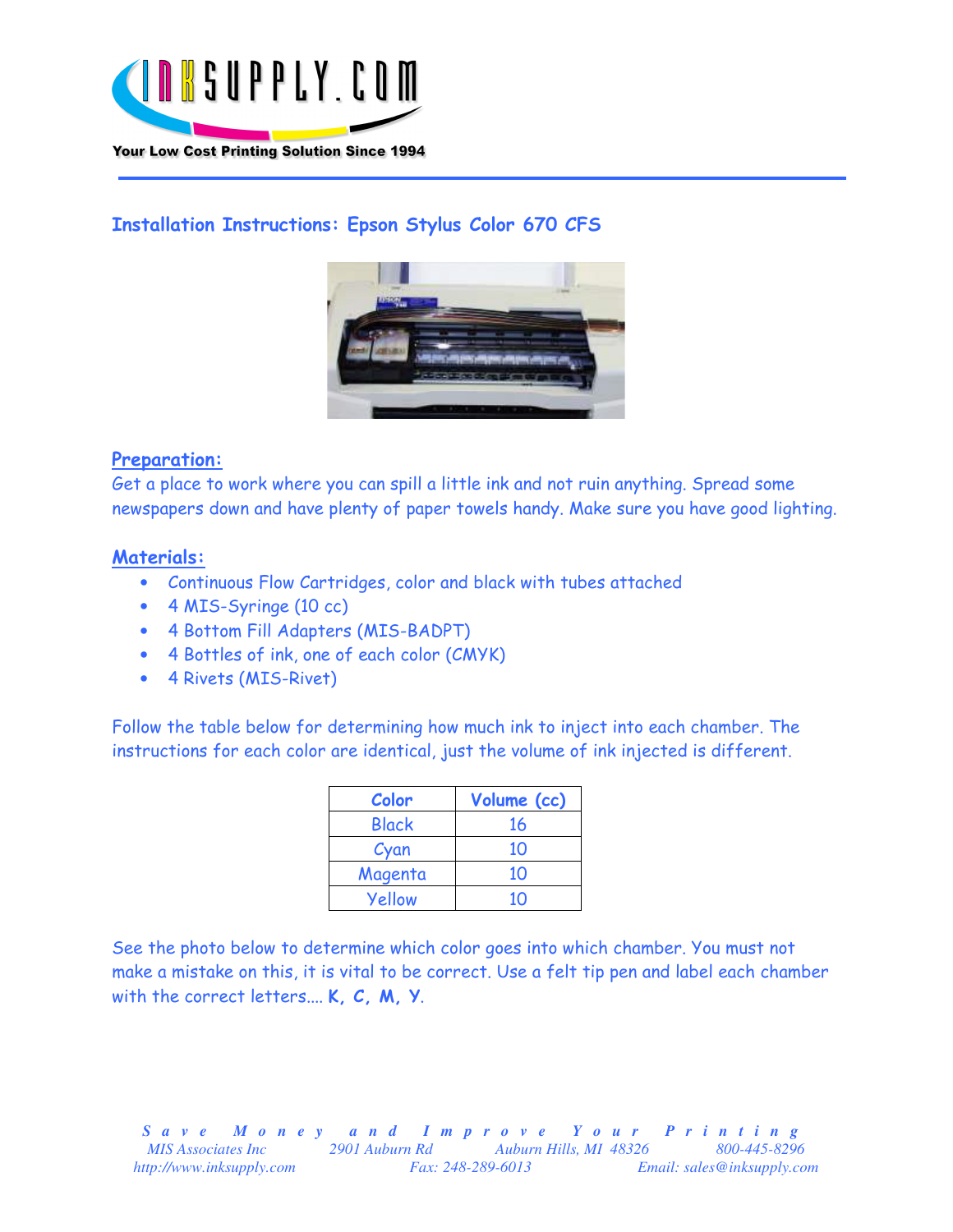



 $ARC-SO20093-E = ARC-SO20187-E$ 

# Follow these steps for each chamber, starting with Black.......

- A) Use the Bottom Fill Adapter and puncture the clear seal over the exit port for the color you are about to inject. Only puncture the one you are going to put ink into.
- B) Unwrap the syringe, remove the protective cap, and attach a green needle to the end of the syringe. Twist it on with your fingers, so it is tight.
- C) Make sure the syringe plunger is down all the way, then insert the tip of the needle into the ink and pull ink into the syringe. Pull in a 1/2 to 1 cc more than is shown in the table above.

(For the black you will have to do this in 2 steps, 11cc, and 11cc more.)

- D) Hold the syringe with the bottom fill adapter pointed up.
- E) While holding the syringe vertical, pointed up, wrap some paper towel around the tip of the Bottom Fill Adapter, and carefully push on the syringe to remove any air trapped in the top of the syringe. If you push too hard, ink will shoot up to the ceiling, be very gentle.
- F) Now that the air is gone, adjust the volume of ink in the syringe so that you have the amount shown in the above table. Hold the syringe tip over the open ink bottle and push the syringe plunger until you have the bottom of the rubber plunger at the right mark.
- G) Hold the cartridge being filled at eye level, keeping the cartridge orientated in its normal position. Insert the tip of the Bottom Fill Adapter into the exit port on the bottom of the cartridge. Don't turn the cartridge upside down. Push the tip firmly into the exit port and slowly inject the ink into the cartridge.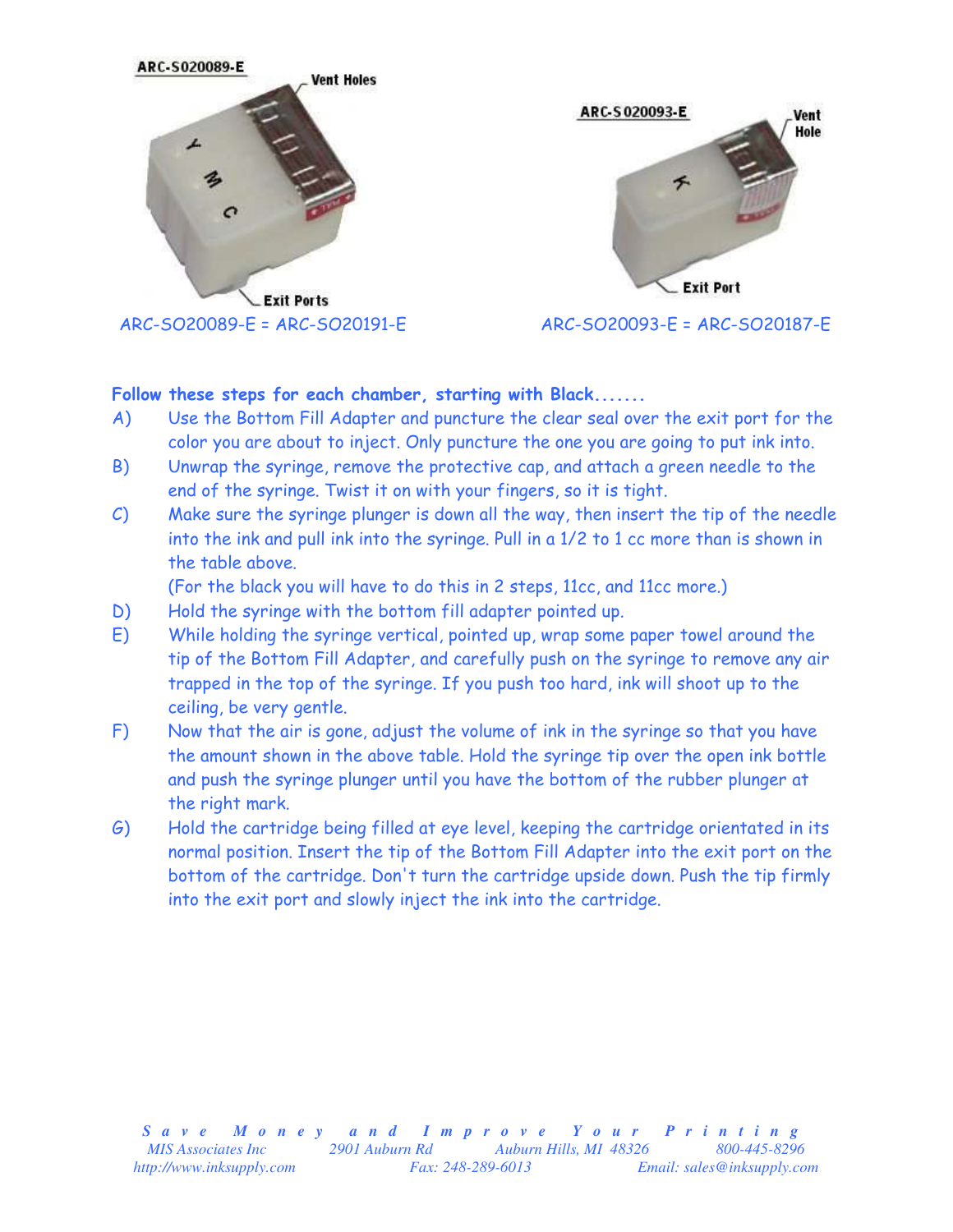

Keep the cartridge at a 45 degree angle, front down, for the first half of the ink injection. Then, for the second half, keep the cartridge level. Never turn cartridge upside down.

- H) Put the cartridge down on your work surface or bench, and insert a Rivet into the exit port you just filled. Don't turn the cartridge upside down. Make sure the Rivet is all the way in. Use a paper towel and wipe any excess ink off the bottom of the cartridge. The Rivet will prevent leakage and cross contamination from other inks.
- I) Now go to the next color and repeat this process until all 4 of the chambers are full. Take the filled cartridges and tubing to a place near your printer and set them on a flat surface. Put a match book or some sheets of paper under the end of the cartridge so that it is level. Make sure the end of the tubes are open and not kinked or twisted.

You are done for today. Let the freshly filled cartridges age overnight. You can continue in the morning or later in the day with the next step in the process. This is important, don't try to rush it. The ink needs about 8 hours to get fully absorbed by the sponge. Any bubbles or gases will come to the surface and disappear. Aging for days or weeks will not hurt anything.

2. Establish Working Condition of Printer- Make sure nozzle check is perfect With an image on your screen and paper in the printer, click on file | print, then on printer properties. When you see the Utility tab on the printer properties dialog box, click on it, then on Nozzle check. This can also be done from the Control Panel | Printers section by right clicking on the correct printer and then clicking on properties.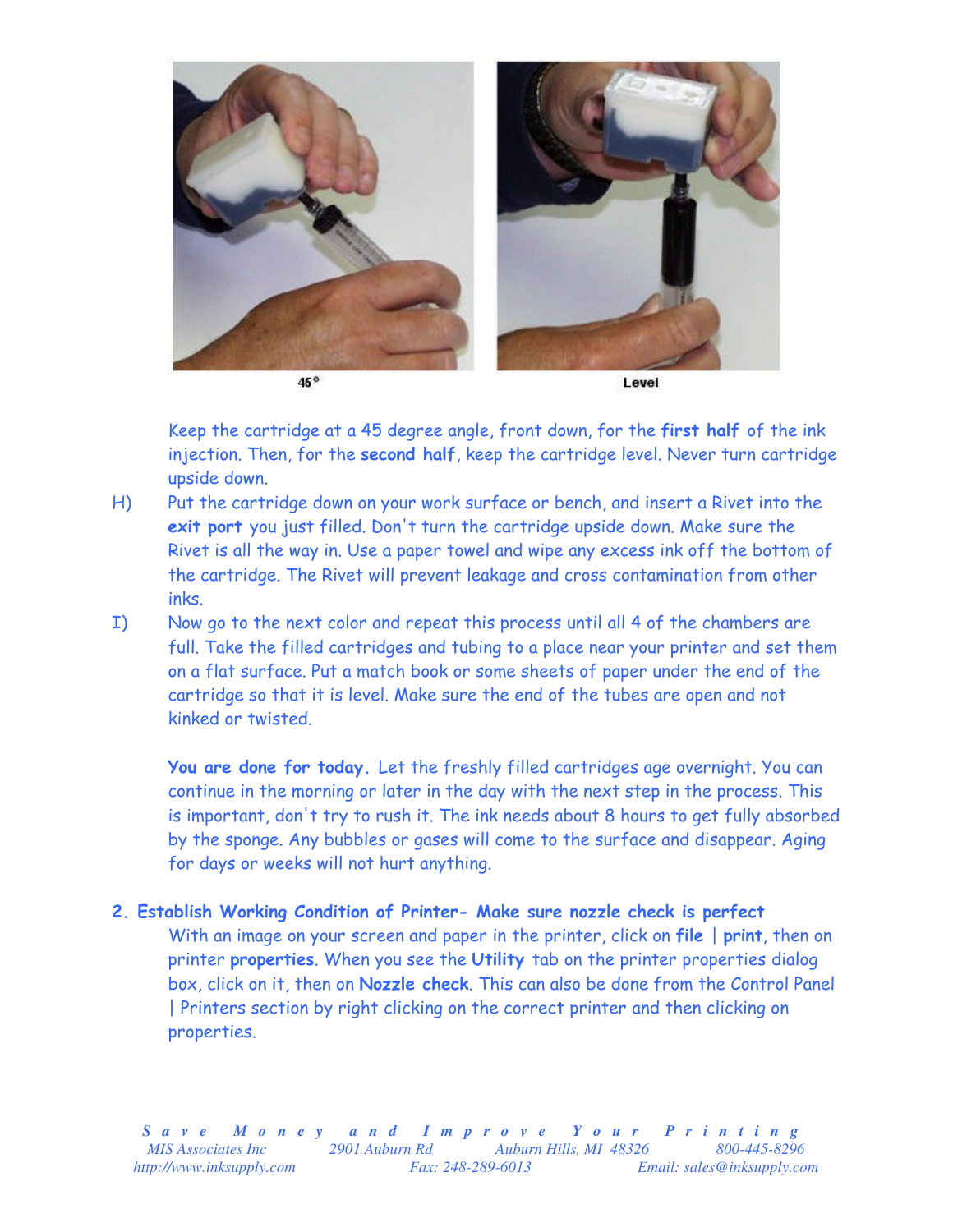|                        | <b>EPSON Stylus COLOR 860 Properties</b>                                                          |      |
|------------------------|---------------------------------------------------------------------------------------------------|------|
| Paper   Layout<br>Main | Utility                                                                                           |      |
|                        | EPSON Status Monitor 3(W)                                                                         |      |
|                        | Use this utility to automatically check for errors.<br>and also check the level of ink remaining. |      |
|                        | Nozzle Check(J)                                                                                   |      |
|                        | Use this utility if gaps or faint areas appear in<br>your printout.                               |      |
|                        | Head Cleaning(D)                                                                                  |      |
|                        | Use this utility if your print quality declines or<br>the Nozzle Check indicates clogged nozzles. |      |
|                        | Print Head Alignment(Y)                                                                           |      |
| ΑŁΑ                    | Use this utility if misaligned vertical lines<br>appear in your printout.                         |      |
|                        | Printer and Option Information(P)                                                                 |      |
|                        | Use this utility to make or verify settings for<br>your printer and optional devices.             |      |
|                        | Speed & Progress                                                                                  |      |
|                        |                                                                                                   |      |
| Version 5.00           |                                                                                                   |      |
|                        | OK<br>Cancel                                                                                      | Help |
|                        |                                                                                                   |      |



The nozzle check is very important. If your printer can not produce a PERFECT nozzle check, then there is something wrong with it and you should not proceed with the installation of the CFS. Here is what a perfect nozzle check should look like….



There are 32 segments in each section. Each one of these represents an inkjet nozzle on the print head. They must all be working properly before you proceed.

3. Remove the printer cover –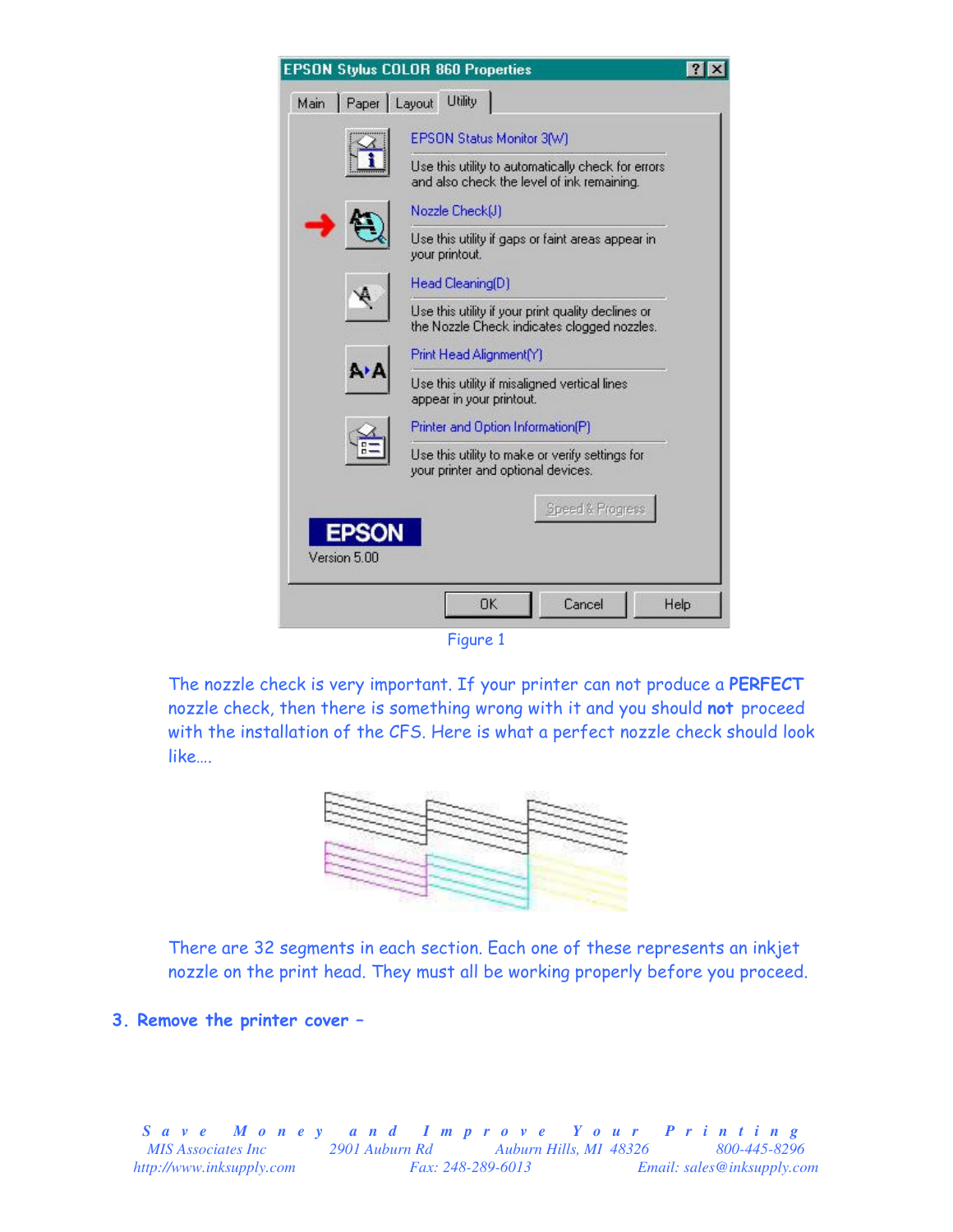The printer cover un-snaps from the printer housing. There are no screws holding it. Just a little bit of force on the right side and it pops off. Keep it near by to use to cover the printer if you plan on leaving it unattended for a long period of time, like a vacation break.

#### 4. Remove Cartridge Clamps – See photo



Push the paper feed button and hold it down for 3 seconds until the cartridge holder moves to the left. Pull the power plug out when the cartridge holder is in its remove position. This will keep it from returning to the right unexpectedly. Don't plug the printer in again until later.

Use a thin flat screw driver blade to remove the clamps. Be sure not to break them. You may need them some day. Remove the black clamp first. This will give you more room to remove the larger color clamp. Follow the instructions on the above photo. You may need a small flash light to help you see what is happening where the clamps attach. They will both come out clean with no damage to either the clamp or the printer, so don't be over aggressive. It is a bit of a puzzle but it can be done easily. Both the blue (or gray) piece and the black piece have to be removed.

#### 5. Housing Modification

A small piece of the printer housing must be removed before the installation can continue. The tubing will hit the left edge of the housing and cause major interference with the print head motion. Here is a photo of what has to be removed.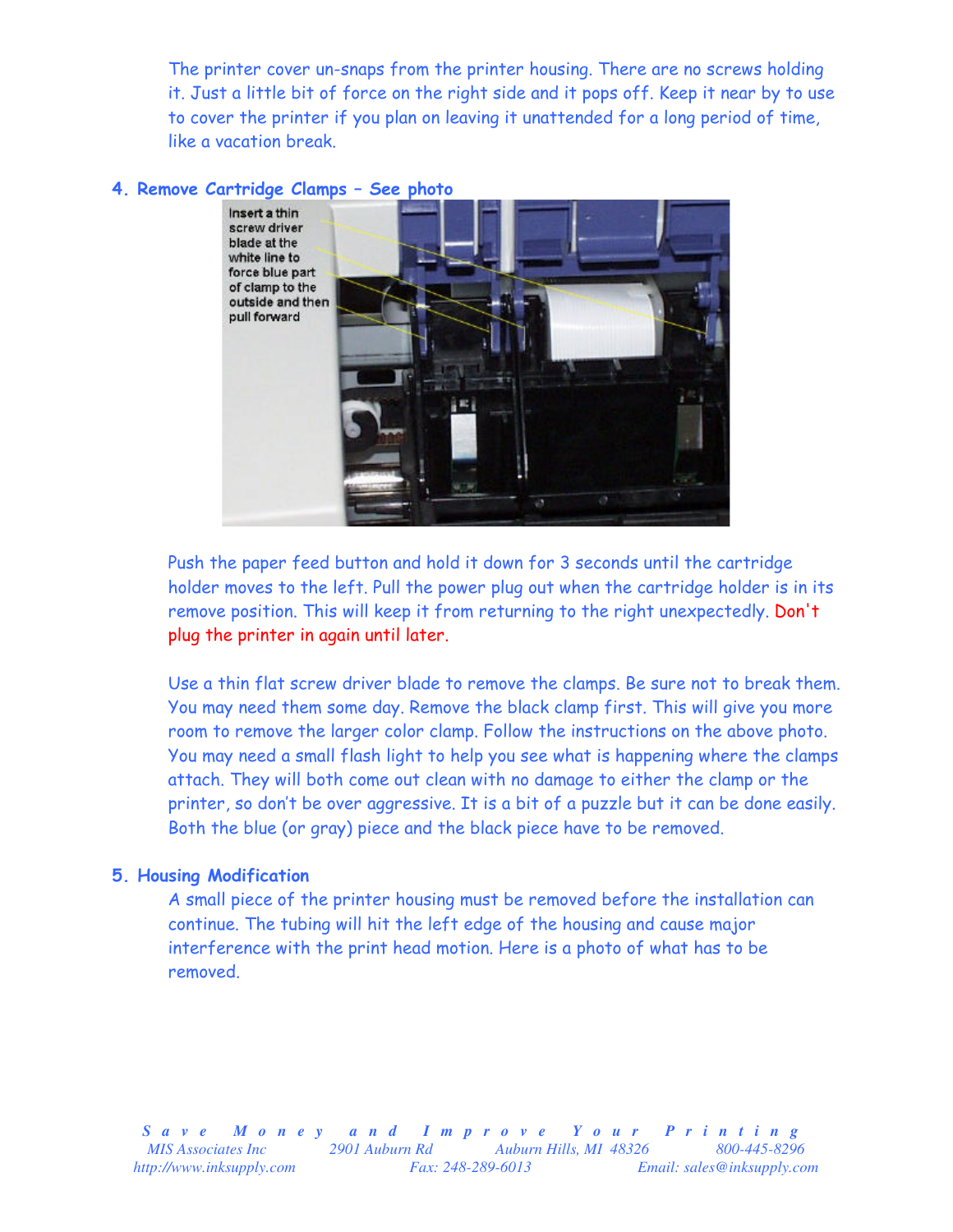

Housing Modification for the 740, 750, and the 700 are the same

A piece 1 1/2" (left to right) by 1 3/4" (up and down) must be cut from the housing. The best way to do this is to remove the housing from the printer. There are 4 screws that must be removed to lift up the housing. Two in the back, and 2 in the front.

Do this carefully, and remember which screw goes back into which hole, they are not all the same size. With all of the screws removed, the housing can be separated from the printer. Go slow and don't force anything or break anything.

Once you have it removed you can use any tool or combination of tools needed to remove the section defined above. Keep it neat and file down any sharp edges you may have created so they will not damage the tubes, should they come in contact by accident. We used a hack saw blade and a file. Other customers have suggested a coping saw, a dremel tool or a hot wire knife. Use what ever you have, or take it to your handy neighbor with all the tools and skills. Remember, you will want to show off your installation after it is finished, so try to make it look good.

When you reinstall the housing, make sure it fits properly on the printer. It is a little tricky getting it to reseat it self before the screws can be put back in place. Patience is a virtue. Make sure the ribbon cable in the back right corner does not cover the screw hole. If you damage this ribbon cable, you will not be able to power up the printer.

The whole process took us about 30 minutes to accomplish.

### 6. Install Tubing Brackets - See photo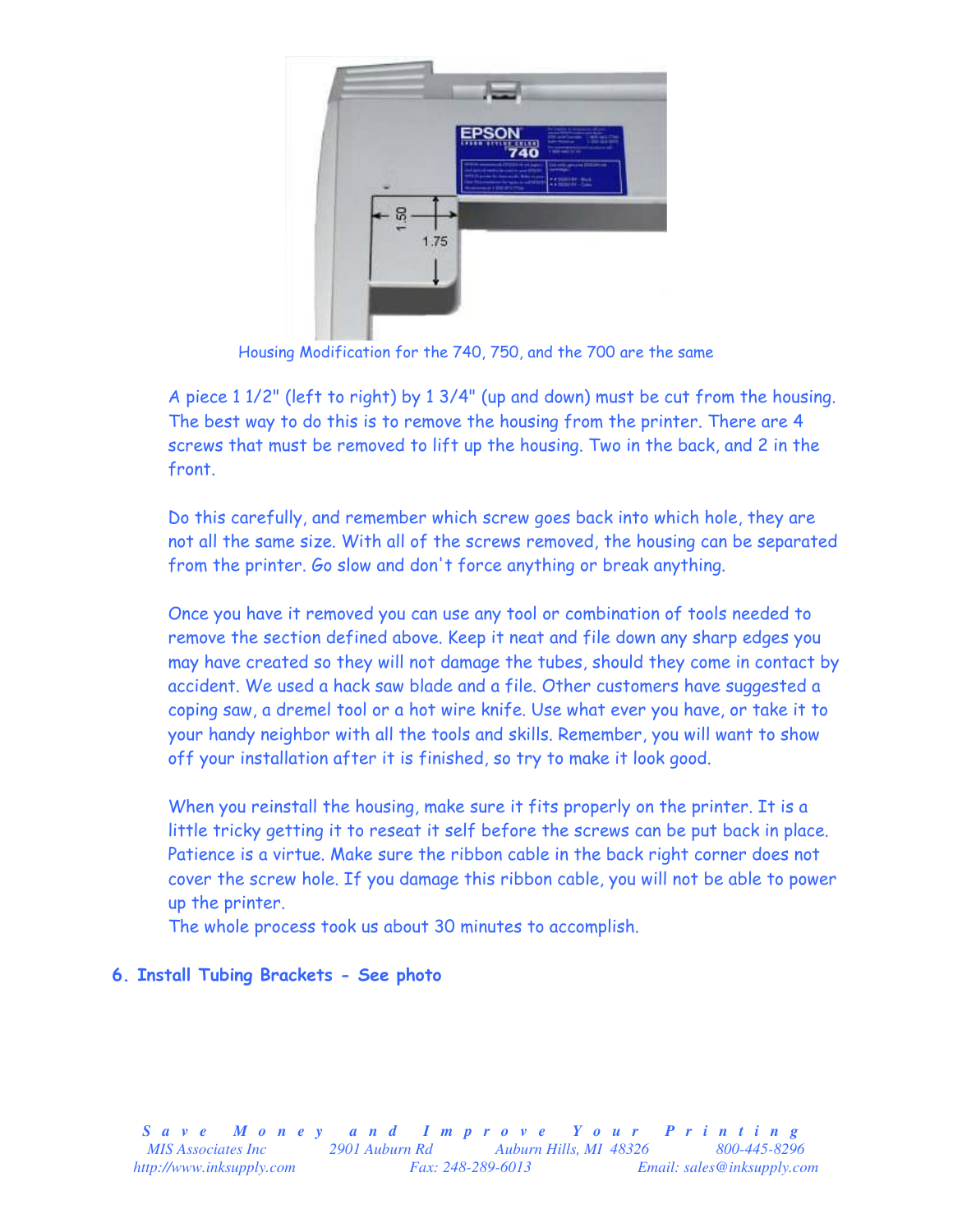

Use an alcohol swab to clean the plastic on the housing before attaching each bracket. Wipe the area dry with a paper towel after using alcohol swab. Once it goes down, it is there to stay, so don't put it in the wrong spot. This is important. If you have to remove it, use a wide blade screwdriver and twist it under the bracket. You can buy the white mounting tape at the hardware store if needed.

### 7. Prepare Cartridges for Installation

Do not remove foil pull tabs from top of cartridges. This is important.

Use a small flat blade screwdriver and remove the MIS Rivets from the bottom of the cartridge. Some ink may drip out onto the paper. This is ok. Don't let the paper wick the ink out. Soft paper towel or cloth in contact with the exit port should be avoided, other than blotting.

After all the Rivets are out, blot the bottom of the cartridge off with some paper towel. Insert the cartridges into the cartridge holder. The felt pads on the side of the cartridges will keep them in place. Make sure they are seated down into the cartridge holder all the way.

Do not lift the cartridges off the posts or out of the cartridge holder once they are down. This will introduce a large air pocket into the print heads and may prevent the printer from working properly. This is very important.

### 8. Attach Ribbon Tube to Bracket

From Step 4 above, the power should still be unplugged. You should be able to move the cartridges freely from right to left. Move the cartridges all the way to the left.

Insert tubing into the bracket so that the tube lays flat and is not twisted. Make sure the tubing is secure and all the way down into the bracket, use some hand lotion for lubricant. Pull the tubing through the bracket to take up the slack. You will have to make some adjustments so that the tube is not to tight when the carts are in the left most position. As the cartridges traverse from left to right, the tubing should not touch the bottom of the carriage.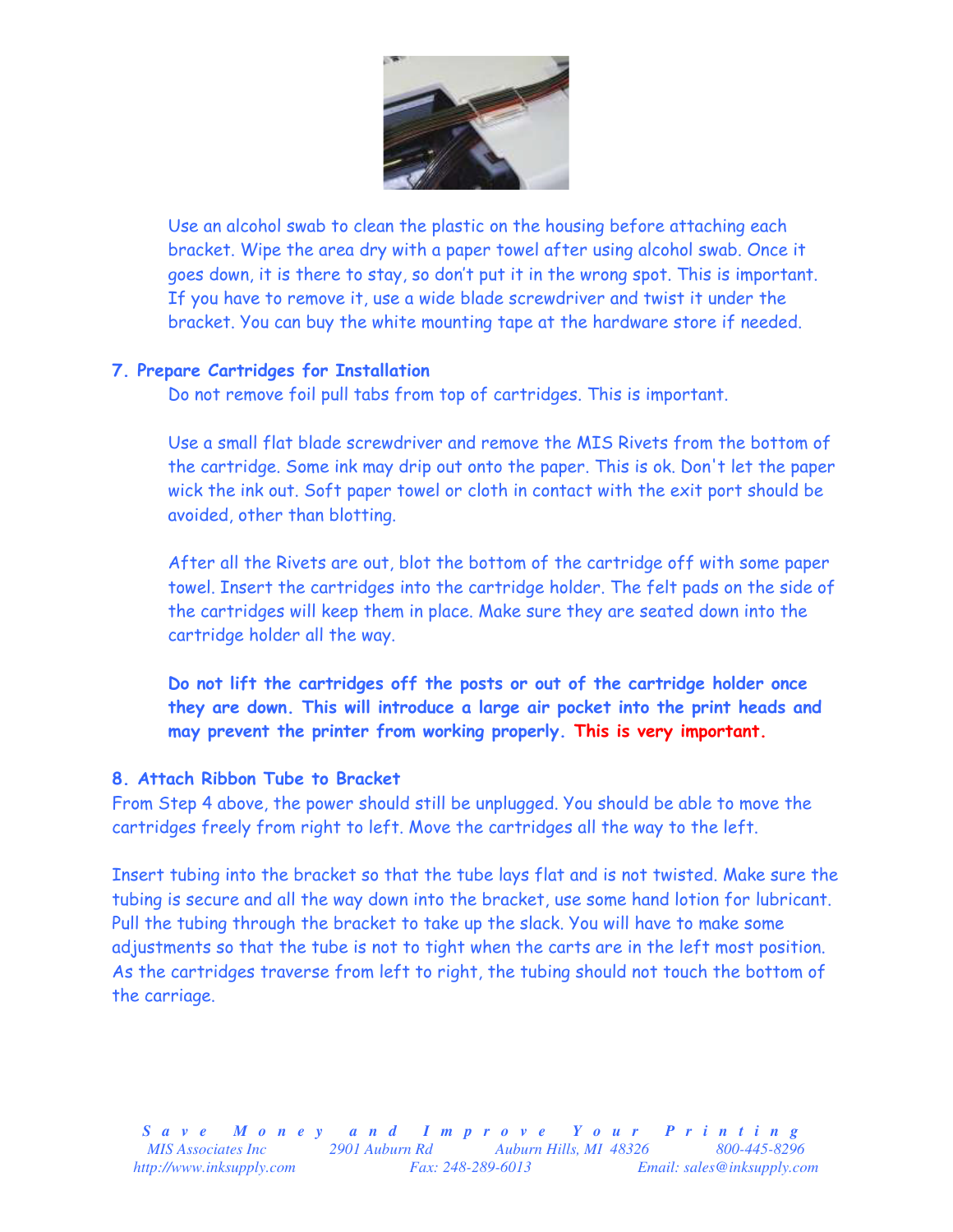

Clean off the excess lubricant or hand lotion from the tubing. You don't want the tubing to slip in the bracket as the cartridges move back and forth.

# 9. Set up the ink bottles

Put the tops that have the holes in them on the 4 oz bottles of ink. Put the ink bottles in the acrylic tray as shown in the above photo. Position is not critical. Check to verify that there is a vent hole in each of the tops to let air into the bottles. If any of the vent holes are missing, you will have to make one using a drill.



### 10. Insert the tubes into the bottles

There should be a black mark on the ends of the tubes, 3.5 to 4.0 inches from the end of each tube. If these black marks are not present, use black magic marker and a ruler and make a mark or line on each tube, 3.5 inches from the end. This is important.

It is very important to get the right tube into the right color bottle or the cartridges will be ruined. Check the label on the cartridge and trace down the yellow tube from the cartridge to the end of the tube. The yellow chamber is the one you as you look at the cartridges in the printer.

If you are installing MIS Original Quadtone inks, use the diagram below to translate from color to percent black.

Black = 100% Cyan = 25% Magenta = 75% Yellow = 50%

*S a v e M o n e y a n d I m p r o v e Y o u r P r i n t i n g MIS Associates Inc* 2901 Auburn Rd Auburn Hills, MI 48326 800-445-8296 *http://www.inksupply.com Fax: 248-289-6013 Email: sales@inksupply.com*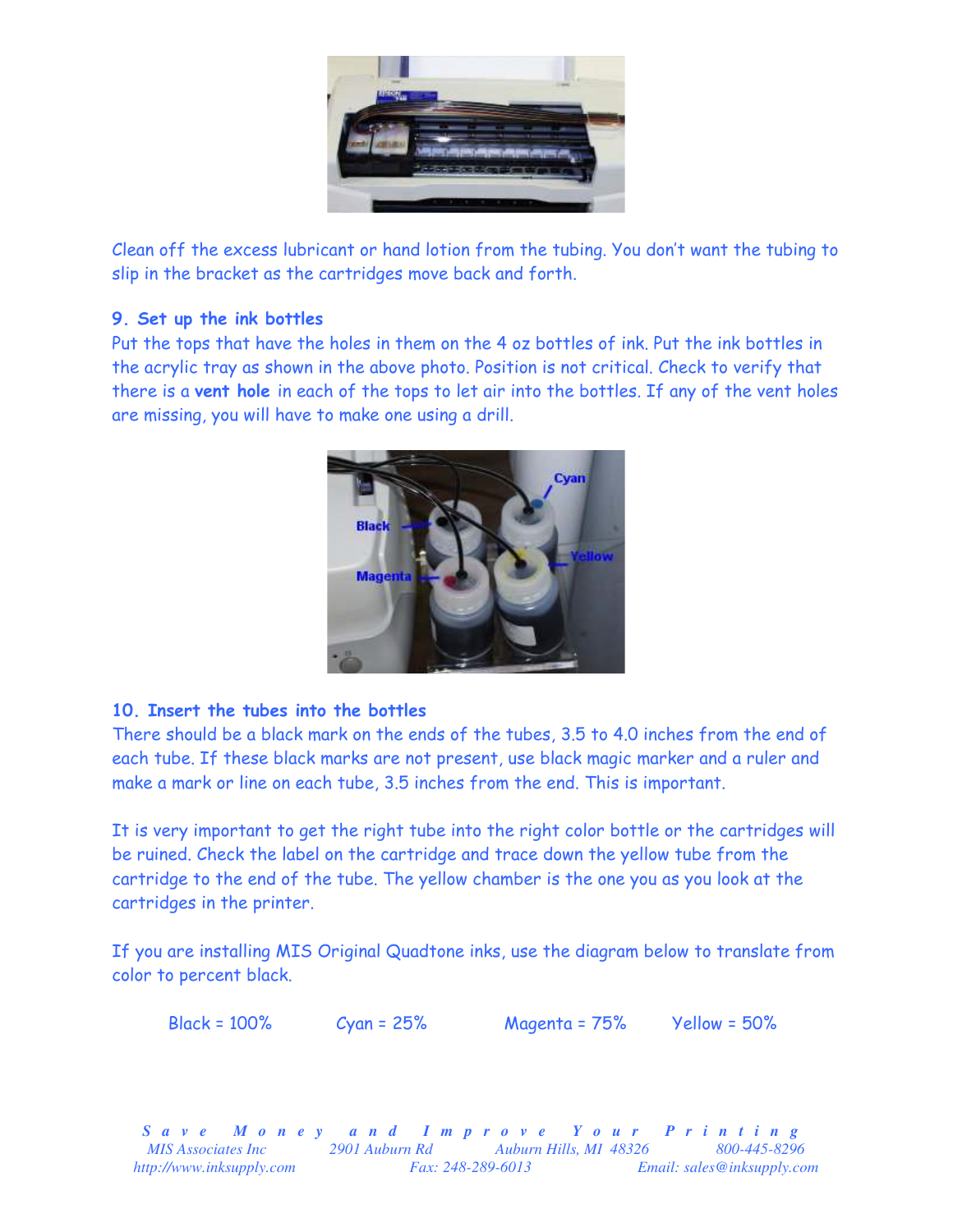Keep a cup of water near by. Wet the ends of the tube with water up to the black mark. Insert the end of the yellow tube through the grommet in the yellow ink bottle. Keep pushing it down into the bottle until the black mark has entered the grommet. Stop there, that puts 3.5 inches of tube inside the bottle, which is perfect.

Now do the rest of the tubes, being careful to get the right tube into the right colored bottle of ink. If you have trouble pushing the tube through the grommet, use more water.

You can rearrange the bottles if you find a neater sequence to keep the tubes from tangling. You can also separate the tubing from the ribbon by pulling them apart. Do what ever you have to do to get a neat arrangement.

The ink bottle tray must be on the same surface as the printer. Do not elevate the tray or set it below the printer surface. Put the tray in a position so that the ribbon tubing is not touching the paper in the feed tray.

If the bottles are too high, the ink will flood the print head and it will not work. If the bottles are too low, the print head will not have enough power to pull up the ink and it will not work. The best level for the bottles is the same level that the printer is sitting on.

### 11. Establish Working Condition of the Cartridges

At this point, the tubing is empty and the ends have been installed in the ink bottles.

Bring up the MIS purging image (purge4.tif) using Photoshop, Paintshop Pro, Corel or any graphics program. This image and some others, are on the diskette that came with the CFS. If you don't have this image, or you have a MAC, you can download it from the MIS website (www.inksupply.com), it is on the CFS page. You will need PKZip or WinZip to unzip the downloaded files if you don't have the diskette.

Assuming you have the file loaded, go to file and click on print, when the printer dialog box comes up, click on properties, then click on the utilities tab. See Figure 1 on the first Page.

Run a nozzle check. It most likely will not be acceptable.

Run the first cleaning cycle, then another nozzle check. You should see the ink begin to climb up the tubes.

Run second cleaning cycle, then another nozzle check. On the second cleaning cycle there is about 7 seconds worth of pumping and the ink should travel several inches up the tubes.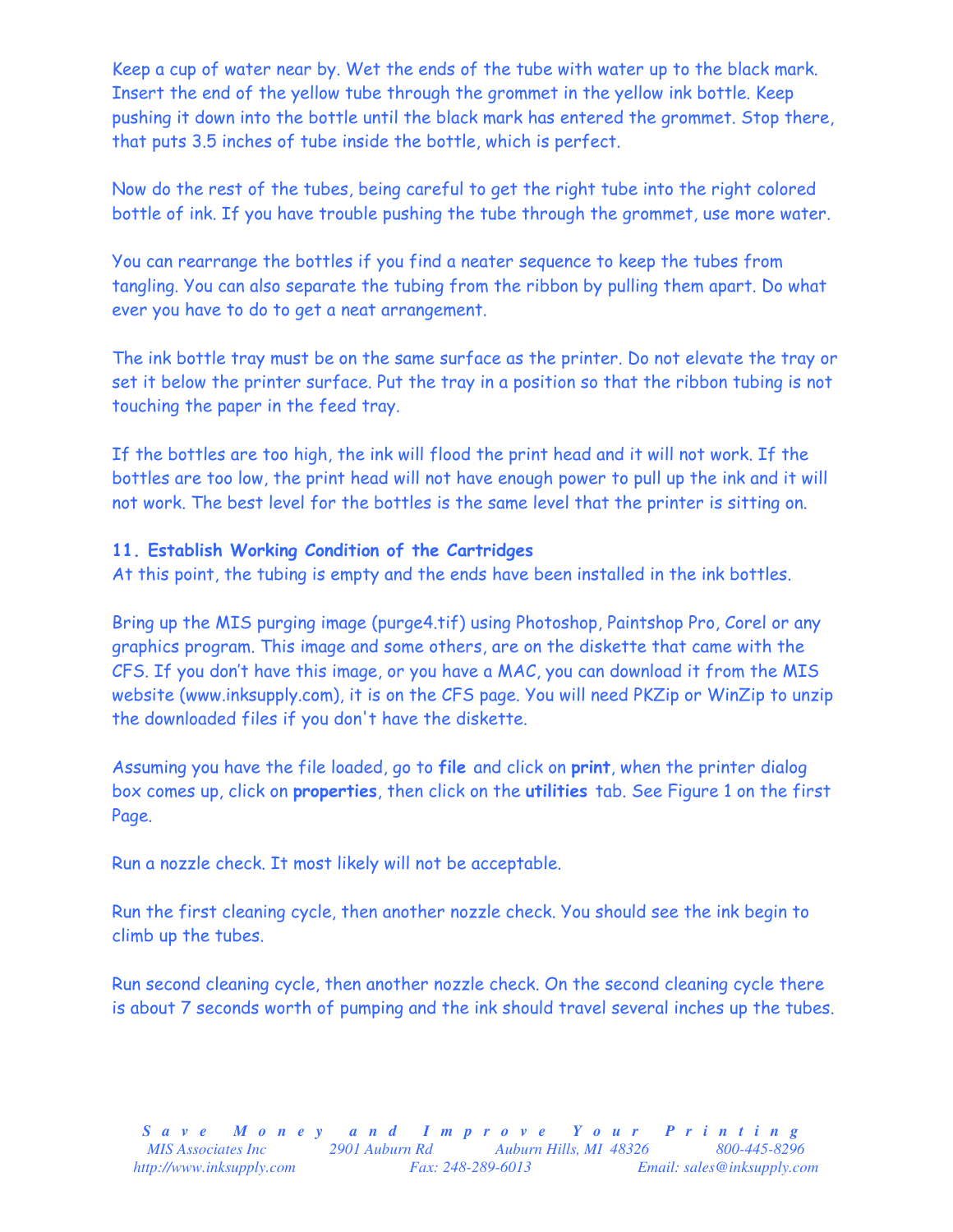If the nozzle check is good, skip the third cleaning cycle. If necessary, run a third cleaning cycle, then another Nozzle check.

If the nozzle check is not perfect, print three pages of the purging image (purge4.tif) then run a nozzle check. If it is not perfect run up to 3 more nozzle check-cleaning cycles until you get a good nozzle check. After 3 cleaning cycles, print a couple of pages of the purging image.

If after running a lot of cleaning cycles, and you still do not have a good nozzle check, the conclusion is that there is something wrong with the cartridges attached to the CFS. You will have to refill your cartridges using the MIS Residual Foam Method. This problem is caused by poorly filled cartridges that have foamy ink in them.

# 12. Fill Tubes with Ink by printing bar charts

Now that you have a good nozzle check, print 10 copies of the purging image, purge4.tif. After the 10 copies have finished, run a nozzle check and a cleaning cycle, then another nozzle check and cleaning cycle. After the 2nd cleaning cycle, run a nozzle check. If it is 11 good, then print 10 more copies of the purging image. Repeat this process until the ink has reached the cartridges.

If all went well, you are almost finished. You can print some images and use the printer like you normally would use it. If you see any banding, run a couple of nozzle check – cleaning cycles. It will clear up.

When the day is done, check your tubes. The ink should be right up to the cartridges. The next morning, the ink will have retracted a little bit, as much as 4 inches back from the cartridges. This is normal. When you start to print again the ink will be drawn into the cartridges and it will function normally.

In the morning, if you see the ink has retracted all the way back to the bottles, on any of the tubes, this is a problem. It means there is an air leak. There is no fix for this, other than a new Continuous Flow Cartridge. We will replace it at no cost if this occurs.

You should enjoy printing with a minimum of problems. Occasionally you will have to run a couple of cleaning cycles, just like you would have to without the CFS. The bottles hold approximately 12 cartridges full of ink, when they start to get low, remove the top and add more ink. There is no vacuum in the bottles, they are vented to atmosphere. The tops can be removed at any time.

### 14. Resetting the Out of Ink Switches –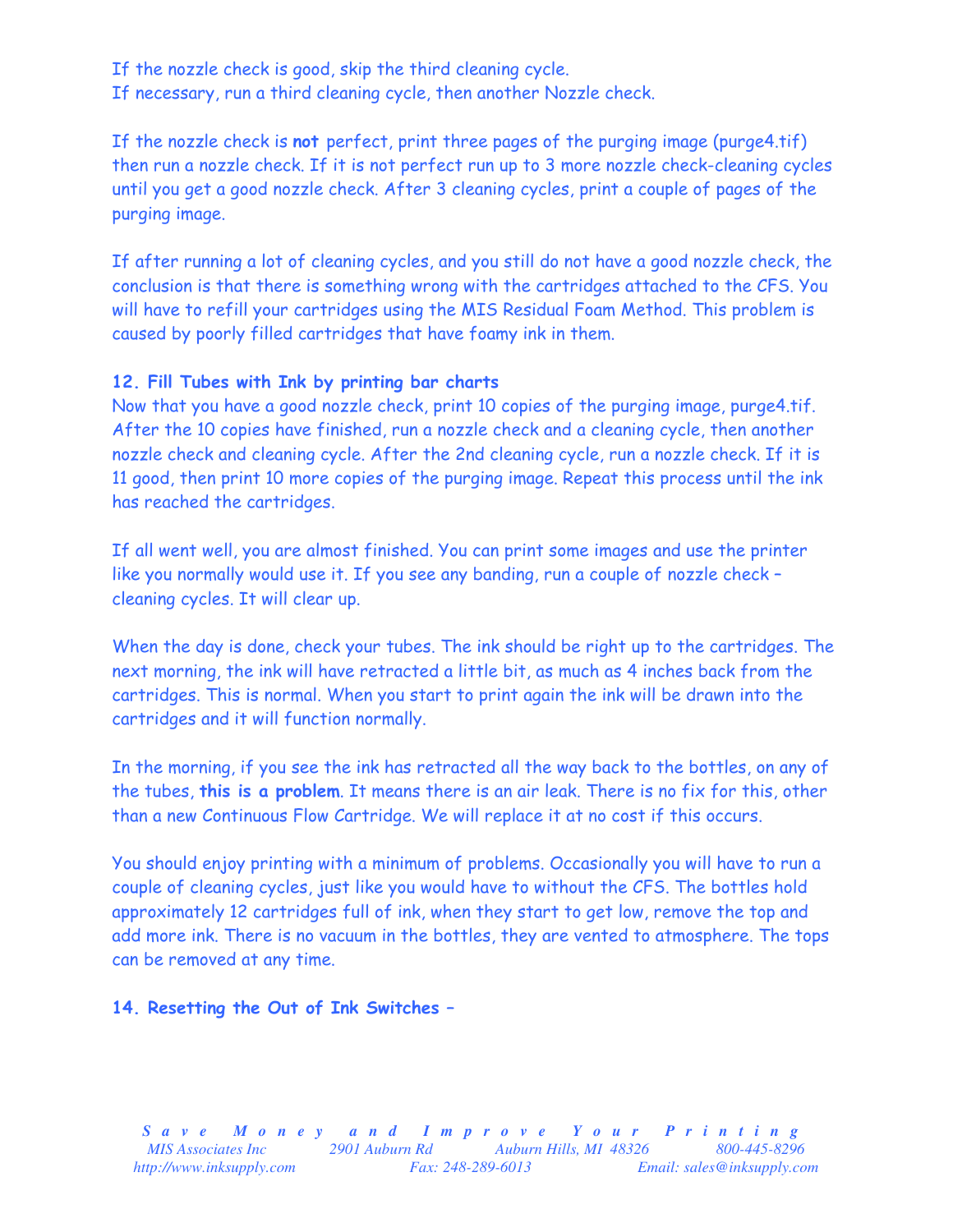On the Photo 670 printer there are two switches in the back of the cartridge holder. These switches get released and then pushed in each time you remove the cartridges and reinstall them. These switches control the lights on the front panel of the printer. When an out of ink condition occurs, the lights come on and the printer will not print again until the cartridges are replaced.

Removing or lifting the cartridges must be avoided. When the cartridges are lifted off of the printer posts, inside the cartridge holder, an air pocket forms in the prechamber of the cartridge. This air pocket then gets sucked in by the print head and requires cleaning cycles to clear it out. Sometimes it can not be cleared. It is about 50/50. The only solution is a new CFS cartridge.

You will need a thin ruler or machinist scale that is not thicker than about .040 inches. A 6" long one works the best, but longer or shorter ones will work also. Hold in the paper feed button until the cartridges go to their remove position. Rock the cartridges back and forth, front to back, so you can find the space between the back of the cartridges and the cartridge holder. The black switch is on the far left and the color switch is on the far right. Push the ruler or scale down in between the black cartridge and the cartridge holder, then twist the scale a little. This will activate the switch. Remove your scale, then do the color switch. When you are done, push the paper feed button and the cartridges should return to the right position and the printer will do a cleaning cycle. The Out of Ink light will stay on until the cleaning cycle is over. The printer now thinks you have installed new cartridges.

Let it finish the cleaning cycle, then run a nozzle check. If the nozzle check is good, you are all set to continue printing. If the nozzle check is not good, then you will have to run additional "nozzle check – cleaning cycles". Remember only do 3, then print something and do 3 more if you have to. Always stop when you get a good nozzle check. If for some reason, you can not get the printer to go into a cleaning cycle when it first returns to the right, you will have to lift the cartridges out of the cartridge holder and then put them back in place. This will reset the switches and when you push the paper feed button a cleaning cycle will run. For sure, you will have to run a series of nozzle checks and cleaning cycles to get back to normal. Some printers can be reset manually and others can not. It is the low cost construction of the small switches that causes this problem. You can try bending the metal tabs to make them work better.

WORDS OF WISDOM FOR USING YOUR NEW CONTINUOUS FLOW SYSTEM Each morning before you print anything, run a NOZZLE CHECK.

Find this on Control Panel > Printers > Right Click on printer icon > click on PROPERTIES > click on UTILITY tab > click on NOZZLE CHECK.